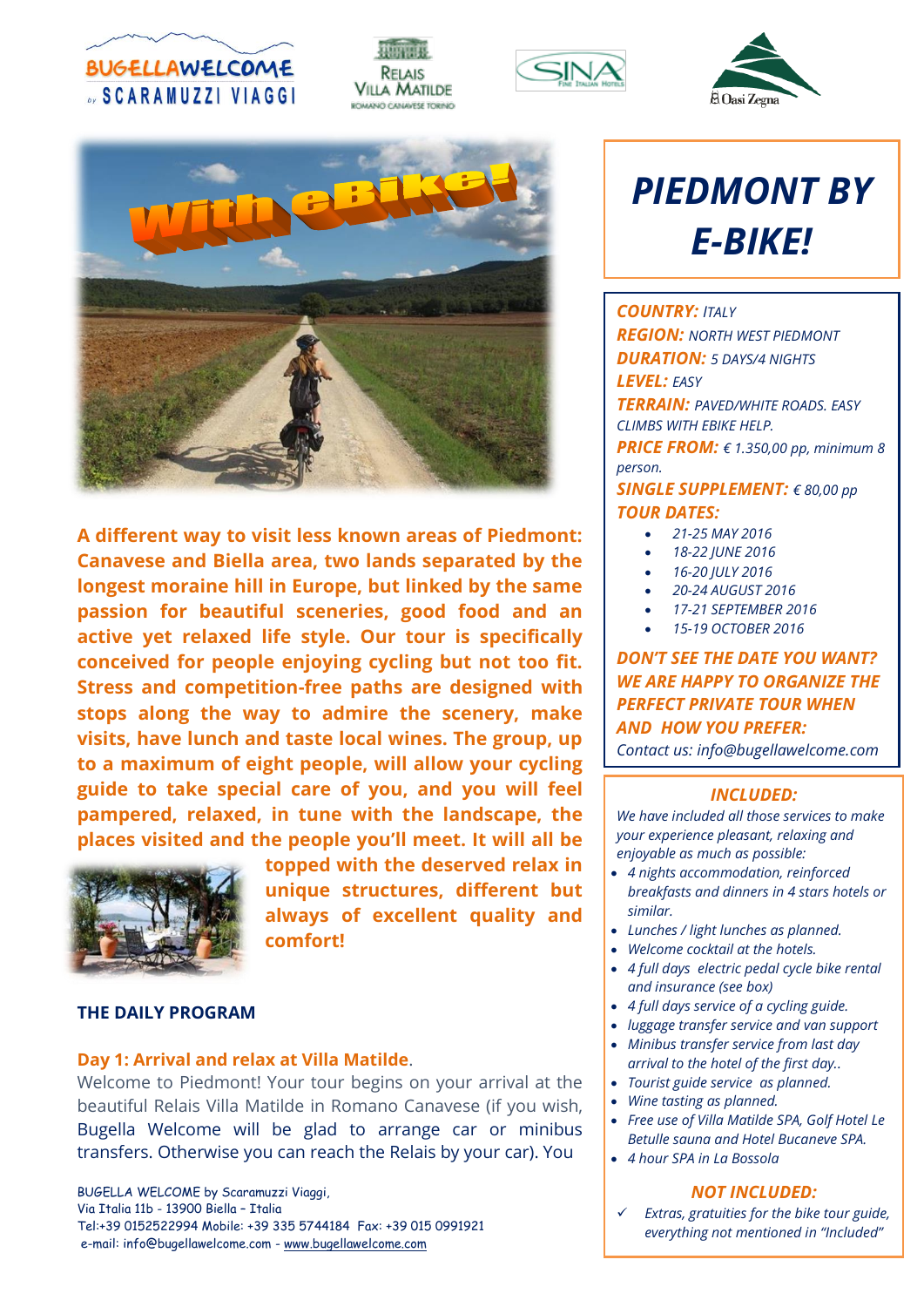







will have plenty of time to enjoy a welcome drink by the beautiful swimming pool and relax in one of its rooms, all

different from each other, or enjoy the warm and nice weather swimming and sunbathing! The day will end with dinner at the Relais Restaurant Le Scuderie and a well-deserved rest. **Meals:** dinner and welcome drink. **Places:** Romano Canavese. **Lodging:** Relais Villa Matilde (see box).



## **Day 2: castles, Viverone Lake, a Romanesque church and the number one Golf Club in Italy!**



Here you go! After breakfast you will meet your personal cycling guide who will accompany you for the next days. The guide will explain the program and provide you with information about the route, the places you will visit, your

security and how to make the most of your e-bike. Your assisted bicycles will be waiting in the garage of the Relais, with the battery fully charged and ready to start your adventure. The route runs on the flat land and then up to the wonderful Castle of Masino. The Castle, overlooking the wide plain of

Canavese and immersed in a huge romantic park, is located on a hill in front of the long barrier of the Serra, the moraine hill of Ivrea (you will bike it in the following days!). You will discover its interiors and history on a guided tour and will be able to enjoy a drink at the



panoramic bar. The next stop will be the Viverone Lake where you'll enjoy a lake fish menu lunch on the terrace of Marina Hotel. Rested and refreshed you'll continue your ride along quiet roads or dirt roads to the pretty Bertignano lake, then to the villages of Zimone and Magnano. Do not miss a visit to the



Romanesque church of San Secondo, immersed in the tranquility of the surrounding nature. Arrival at the hotel for the night: Golf Hotel Le Betulle. You will be welcomed by the "english style" atmosphere of the hotel

inside the Golf Club, for a wine tasting and dinner.

BUGELLA WELCOME by Scaramuzzi Viaggi, Via Italia 11b - 13900 Biella – Italia Tel:+39 0152522994 Mobile: +39 335 5744184 Fax: +39 015 0991921 e-mail: info@bugellawelcome.com - [www.bugellawelcome.com](http://www.bugellawelcome.com/)

### *OUR E-BIKES:*



*Electic pedal cycle bike, unisex, equipped with:*

- *Rear bags*
- *Battery charger*
- *Mixed dirt-road tires.*
- *Bigger rear gear.*
- *Liability insurance (€ 1.000.000 limit)*
- *theft insurance (€ 300 franchise)*
- *GPS tracker.*

#### *RELAIS VILLA MATILDE*



*The Relais Villa Matilde is located in an oasis of tranquillity in the heart of the Canavese region, in an old town at the foot of the alps and the rolling hills, on the border with the Val d'Aosta, and just 35 kilometres from Turin. This 18th century patrician villa stands in lush private park with age-old trees, charming corners and nooks. It is a timeless backdrop for an unforgettable stay or for enjoying relaxing holidays, cultural and wellness pursuits and the piedmont region's exceptional cuisine.*

*[www.sinahotels.com/eng/hotel\\_villa\\_matilde/index.html](http://www.sinahotels.com/eng/hotel_villa_matilde/index.html)*

#### *MASINO CASTLE:*



*More than a thousand years of the history of Piemonte, and indeed of Italy, are conserved in a fairy-tale royal palace nestling amid immense and wonderful English-style 19thcentury grounds. Castello di Masino – the residence for ten centuries of the Earls of Valperga, the supposed descendents of King Arduino – dominates the panorama of the Canavese area, and its interiors are embellished by rich ornamentation and breathtaking frescos. The nearby Palazzo delle Carrozze plays host to the extensive collection of 18th- and 19th-century coaches.*

*[http://eng.fondoambiente.it/beni/il-castello-di-masino](http://eng.fondoambiente.it/beni/il-castello-di-masino-fai-properties.asp)[fai-properties.asp](http://eng.fondoambiente.it/beni/il-castello-di-masino-fai-properties.asp)*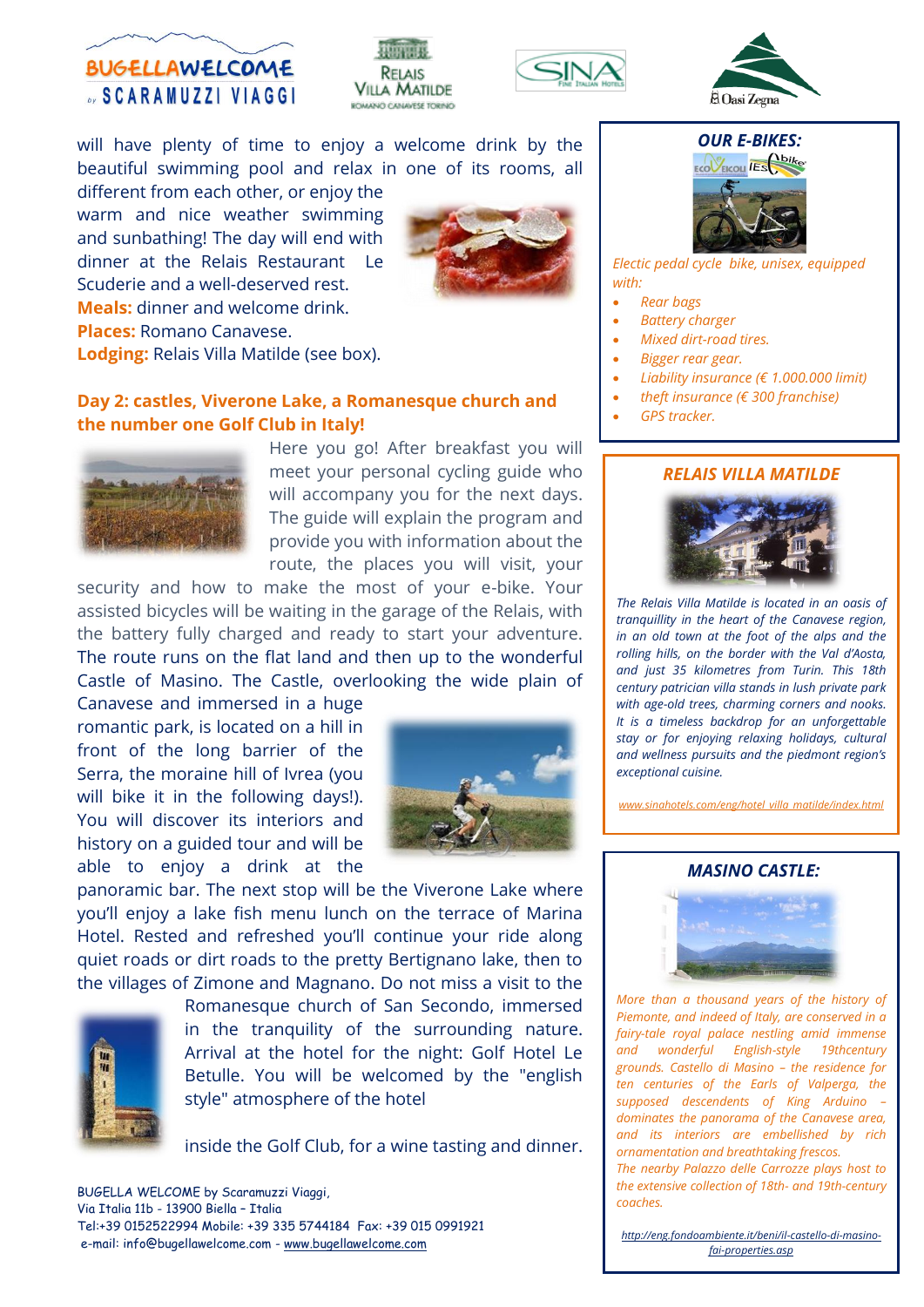# **BUGELLAWELCOME SCARAMUZZI VIAGGI**

RELAIS **VILLA MATILDE** ROMANO CANAVESE TORINO





Overnight, perhaps in one of the rooms overlooking one of the 18 holes of the course. **Meals:** Breakfast, lunch, dinner.

**Places:** Romano Canavese, Masino Castle, Viverone Lake, Zimone, Magnano.

**Route:** 46 km / 28.5 miles, vertical drop: 820m D +, D- 540m. **Accommodation:** Golf Hotel Le Betulle (see box).

## **Day 3: the longest moraine hill in Europe, a SPA in the mountains and the Unesco Heritage Sanctuary!**

Up hill day on the Serra, the moraine hill separating Canavese from Biella. The vertical drop, aided by your ebike, will not fear even the less trained! We will be riding along easy off-road trails for nearly 20 km, along the entire hill, among its wonderful forests, to reach the village of Andrate and then continue, always slightly uphill, up to our first destination where we'll relax and refresh: The Bossola of Netro. This hotel and restaurant has a special feature: a small and intimate spa where you can relax in a hot tub or sauna and taste the local

dishes while enjoying a splendid view on the Biellese, the Serra, the Po Valley and mount Monviso in the background! The ride will continue on Tracciolino, the scenic road that connects the two most important sanctuaries of the Biella area: Graglia and Oropa. Before

reaching your final destination of the day, you'll stop at a must: the Trappist monastery of Sordevolo. A surprise among the Biella mountains. Finally you'll get to the Oropa Sanctuary and its Sacred Mount, where you'll have dinner at the lovely Betty's restaurant, nestled among the trees, and will sleep in the



rooms of the Sanctuary featured by their unique, mystical atmosphere, yet offering all the comforts of a modern hotel. Rest, relaxation, mysticism, nature and history will accompany you in your stay.

**Meals:** Breakfast, lunch, dinner.

**Places:** Magnano, Andrate, The Bossola of Netro, Trappa, Oropa.

**Route:** 42 km / 26 miles, altitude: 1270m D +, D- 670m. **Accommodation:** Oropa Sanctuary (see box).

## *GOLF HOTEL LE BETULLE.*



*The cosy Golf Hotel Le Betulle offers 17 rooms with every possible comfort, all of which have a private terrace with a view of the green and in particular hole n° 9. The Club-House was built in the best traditional English style and hosts a famous restaurant with typical Piedmont and Mediterranean cuisine, a bar, a TV room and a game room. It's Inside the Golf Club Le Betulle, awarded in 2013 as the best Golf Club in Italy in the top three for many years now.*

*[www.golfhotellebetulle.it/index.php](http://www.golfhotellebetulle.it/index.php)*



## *OROPA SANCTUARY:*



*The Sanctuary of Oropa, the largest Marian sanctuary in the Alps and one of the most important in Europe, welcomes you in all its majesty and beauty. You will be remember his silences, his clear sky, the crackling of the water that flows from the central fountain of the "Burnell", its green meadows, and mountains that surround it like a warm embrace. Visit the shrine's complex, the Museum of Treasures and the Royal House, the collection of ex-votos, the Sacro Monte, the Observatory Meteorosismico and the Library.*

*[www.santuariodioropa.it/db/en/](http://www.santuariodioropa.it/db/en/)*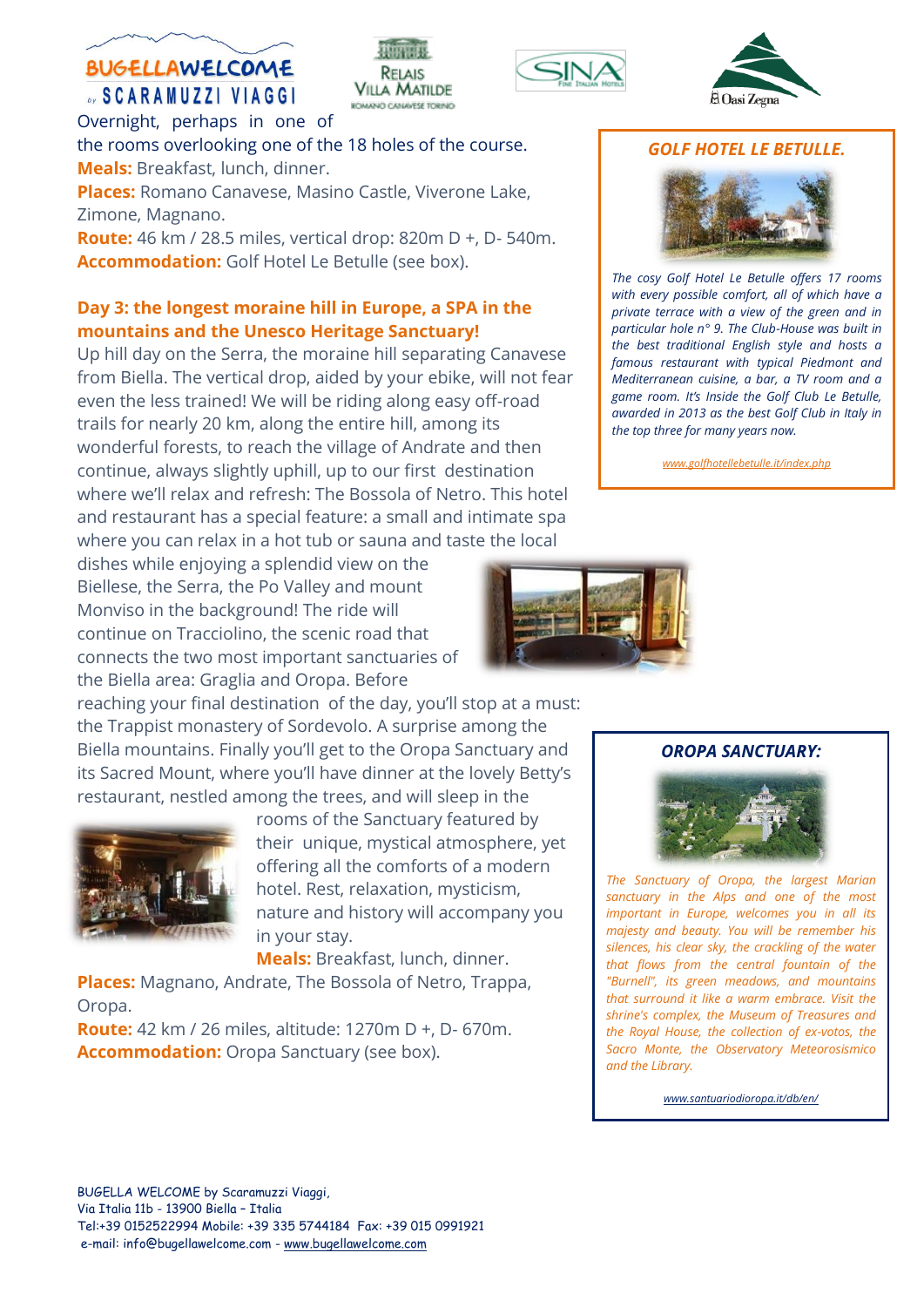

RELAIS **VILLA MATILDE** ROMANO CANAVESE TORNO





## **Day 4: The Oropa and Valle Cervo Valleys, the most mysterious village in Italy and the natural oasis born from the dream of Ermenegildo Zegna!**

After breakfast at one of the historical bars of the Sanctuary, a tour guide will accompany you to the discovery of the Sanctuary: the Royal Apartments where the Savoys, the Kings of Italy, used to stay when visiting these places, the gallery of votive offerings, the treasure museum ...you will then resume your bike and, after a paved road with some turns and a tunnel dug into the rock, you'll be right into the next valley: the Cervo valley. There, a guided tour of Rosazza village and its fascinating mysteries will be waiting for you. Attracting



especially those interested in esoteric and mysterious places, Rosazza owes its fame to Federico Rosazza, Senator of the Kingdom of

Italy, who was said to be the Grand Master of the Freemasons of Biella and hold his secret meetings in this village. After lunch, a last biking effort will take you first on a climb to Oasi

Zegna and, after a stop to visit the stone village of Sassaia, to a well-deserved rest at the Bucaneve Hotel. For those still filled with energy and wishing to discover the Sessera Valley, another 10 km cycling tour will let you discover this pristine and wild valley! At dinner, everybody will

enjoy a gourmet menu prepared by chef Andrea, accompanied with the fine wines recommended by sommelier Katia. Overnight at the hotel rooms offering the thrill of an alpine residence, in full respect of the original style.

**Meals:** breakfast, lunch, gourmet dinner.

**Places:** Oropa, Rosazza, Bocchetto Sessera, Oasi Zegna.

**Route:** 35 km / 22 miles, altitude: 1330m D +, D- 1000m. (45 km / 28 miles if Sessera Valley)

**Accommodation:** Hotel Bucaneve (see box).

## **Day 5: Casa Zegna, medieval villages, wine cellars of Piedmont wine and … a piece of African savannah in Biella!**

Before leaving Biella you can't miss two important aspects of life of Biella: the textile and the wine-making tradition. In an extraordinary setting, where the mountain environment surrounds the factory, Casa Zegna tells the story of the

BUGELLA WELCOME by Scaramuzzi Viaggi, Via Italia 11b - 13900 Biella – Italia Tel:+39 0152522994 Mobile: +39 335 5744184 Fax: +39 015 0991921 e-mail: info@bugellawelcome.com - [www.bugellawelcome.com](http://www.bugellawelcome.com/)





*Since the 30's, Emenegildo Zegna had been designing and financing the panoramic road linking Trivero to Andrate, in the Canavese region and which still has his name. He changed the Triverese mount in a garden in harmony with nature, by promoting the planting of thousands of firs, rhododendrons and hydrangeas. The E. Zegna group, created the Zegna Oasis, aiming at going on with the founder's work, with the same care he had towards his land of birth. The project has been developed along the 26km Zegna panoramic road between Trivero and Rosazza. It aims at increasing the value of the territory and it offers the visitor the real opportunity to get in touch with nature, by using a new sign system.*

*[www.oasizegna.com/en](http://www.oasizegna.com/en)*



#### *HOTEL BUCANEVE.*



*With its profile and external cladding of pinewood, the Hotel, designed in 1963 by Luigi Vietti, the great architect, blends perfectly with its mountain surroundings. Situated in a splendidly panoramic and sunny position at 1,500 meters above sea level, with a romantic terrace embracing the Po Plain as far as Monviso, the Bucaneve is less than 200 meters from the Bielmonte ski slopes.*

*The Hotel offers its guests a beautiful experience in the elegance of the alpine tradition, thanks to painstaking renovation work that has preserved the atmosphere of a typical mountain chalet and struck a nice balance between period furnishings and new additions made to Vietti's designs.*

*[www.hotelbucanevebielmonte.com/#!hotel/cg5f](http://www.hotelbucanevebielmonte.com/#!hotel/cg5f)*